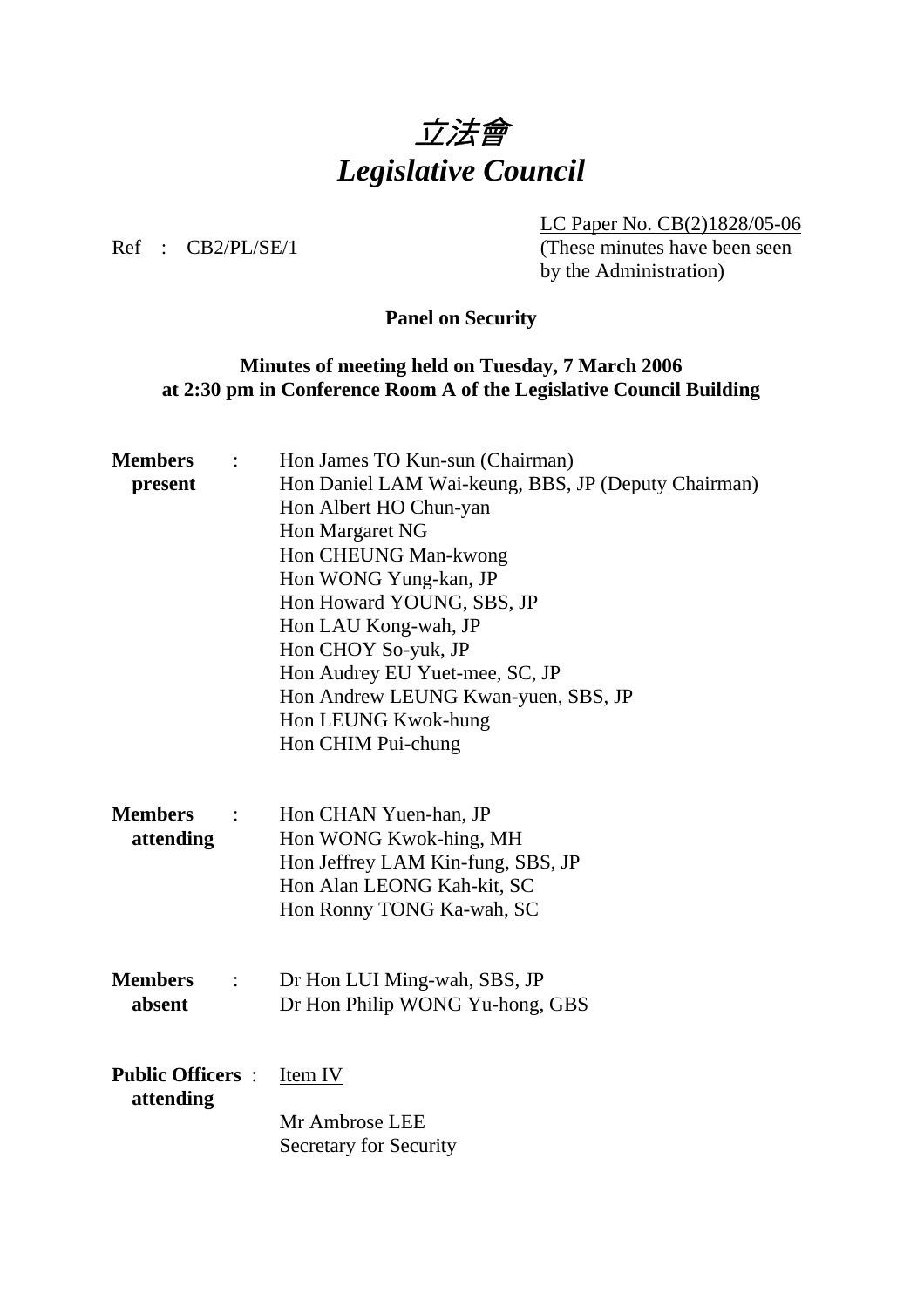Mr Stanley YING Permanent Secretary for Security

Miss S H CHEUNG Deputy Secretary for Security

Mr Ian WINGFIELD Law Officer (International Law) Department of Justice

Item V

Mr Ambrose S K LEE Secretary for Security

Mr Michael WONG Deputy Secretary for Security

Mr T K LAI Director of Immigration

Ms Helen CHAN Assistant Director of Immigration

Item VI

Mr Michael WONG Deputy Secretary for Security

Mr Alan CHU Principal Assistant Secretary for Security

Miss Ada CHAN Assistant Secretary for Security

**Clerk in** : Mrs Sharon TONG  **attendance** Chief Council Secretary (2)1

**Staff in** : Mr LEE Yu-sung  **attendance** Senior Assistant Legal Adviser 1

> Mr Raymond LAM Senior Council Secretary (2) 5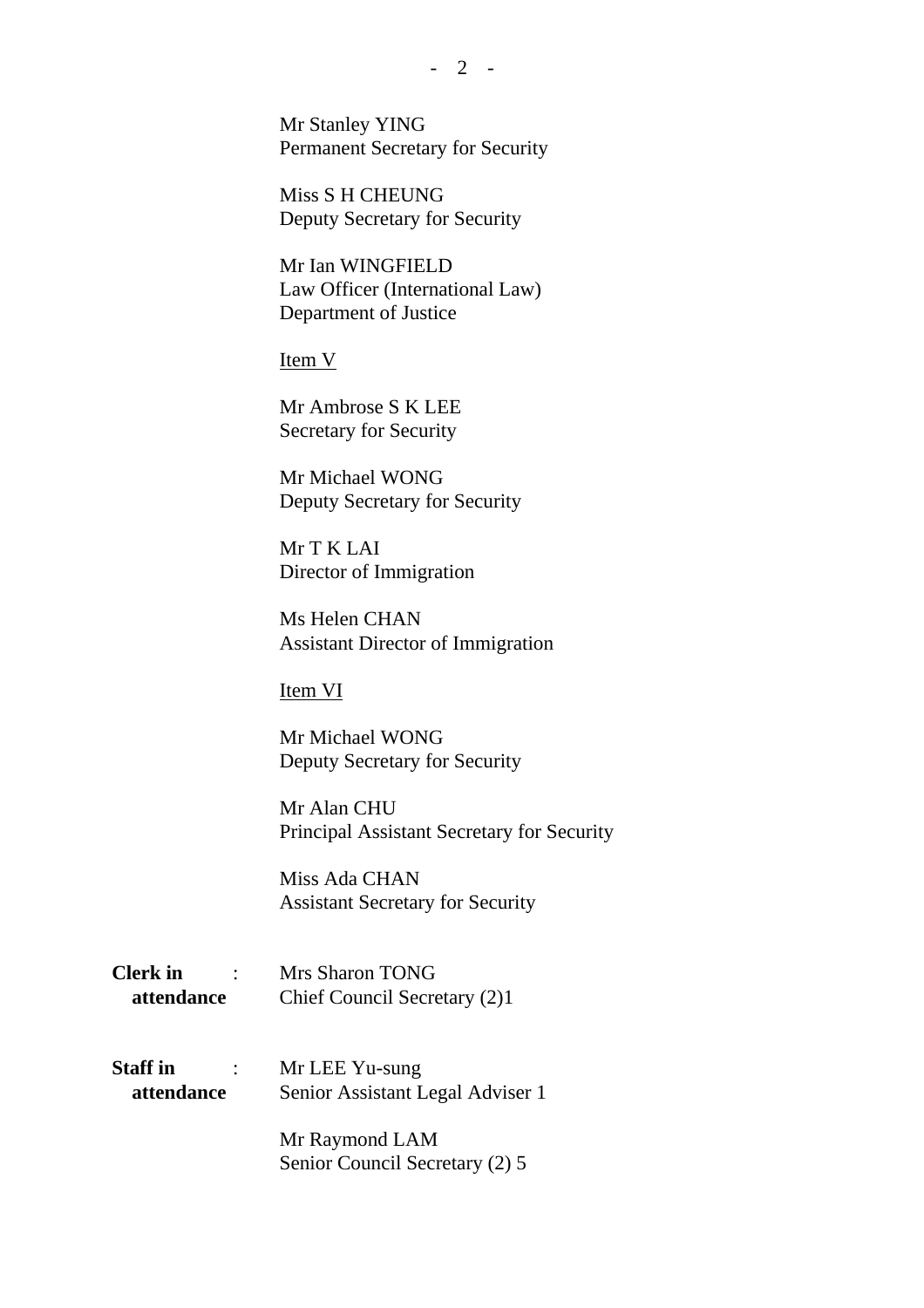#### $-3 -$

### Ms Alice CHEUNG Legislative Assistant (2) 1

#### Action

#### **I. Confirmation of minutes of previous meeting**  (LC Paper No. CB(2)1241/05-06)

The minutes of the meeting held on 3 January 2006 were confirmed.

## **II. Information papers issued since the last meeting**  (LC Paper Nos. CB(2)1134/05-06(01), CB(2)1224/05-06(01) and (02), CB(2)1238/05-06(01), CB(2)1255/05-06(01), CB(1)915/05-06(01) and (02) and CB(2)1287/05-06(01))

2. Members noted that the following papers had been issued since the last meeting –

- (a) letter dated 8 February 2006 from the Joint Committee for the Abolition of Death Penalty to the Chief Executive (CE);
- (b) guidelines on the approach to the Public Order Ordinance in relation to public meetings and public processions provided by the Administration;
- (c) Administration's paper on the recent measures implemented by the Police in relation to public meetings and public processions;
- (d) reply dated 18 February 2006 from the Secretary for Security to the Joint Committee for the Abolition of Death Penalty;
- (e) draft Code of Practice for Civil Celebrants of Marriages provided by the Administration;
- (f) submission dated 13 January 2006 from the Hong Kong Fire Services Department Ambulancemen's Union and the Administration's response dated 9 February 2006; and
- (g) paper entitled "Visa Policy on Foreign Visitors" provided by the Administration.

### **III. Date of next meeting and items for discussion**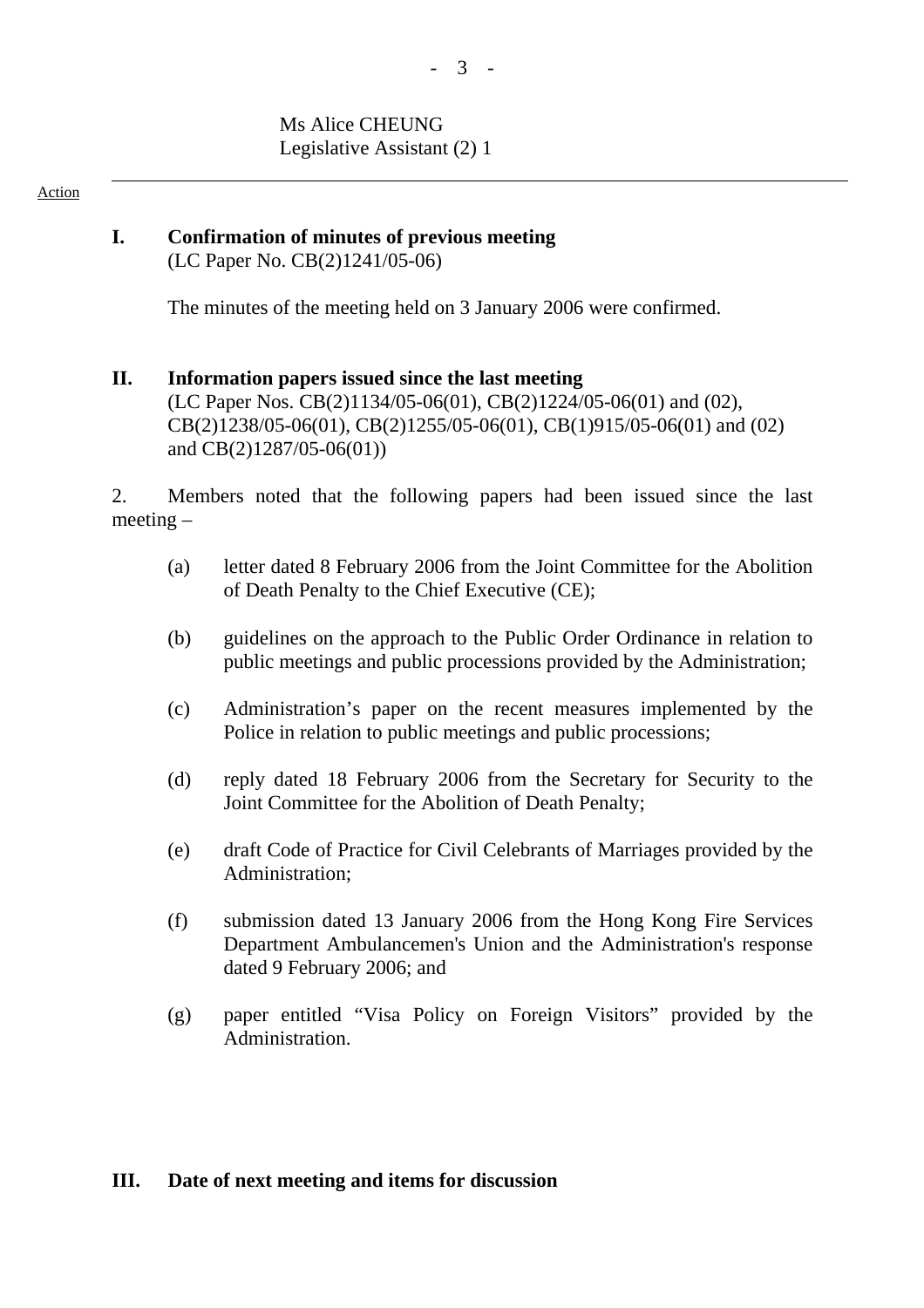(LC Paper Nos. CB(2)1277/05-06(01) and (02))

3. Members agreed that the following items would be discussed at the next meeting to be held on 4 April 2006 at 2:30 pm -

- (a) Proposed Customs Headquarters Building; and
- (b) Redevelopment of Lo Wu Correctional Institution.

4. Members also agreed that a special meeting would be held on 11 April 2006 at 8:30 am to discuss the following items -

- (a) Fire Services Department Diving Training Centre in the Government Dockyard at Stonecutters Island;
- (b) Central Police District Headquarters and Central Police Division at Chung Kong Road, Sheung Wan; and
- (c) Police's undercover operations against vice activities.

(*Post-meeting note* : The items "Fire Services Department Diving Training Centre in the Government Dockyard at Stonecutters Island" and "Central Police District Headquarters and Central Police Division at Chung Kong Road, Sheung Wan" were subsequently deferred to the meeting in May 2006. The item "Police's undercover operations against vice activities" was advanced to the meeting on 4 April 2006.)

### **IV. Interception of communications and covert surveillance**  (LegCo Brief Ref : SB CR 3/2/3231/94, LC Paper No. CB(2)1331/05-06(01) and (02))

5. Secretary for Security (S for S) and Permanent Secretary for Security (PS for S) briefed Members on the Administration's papers regarding pre-appointment checking and the panel of judges responsible for authorising interception of communications and the more intrusive surveillance operations.

6. Mr Ronny TONG asked why the tenure of panel judges was proposed to be three years. He also asked whether panel judges could be reappointed upon the expiry of the three-year period.

7. S for S responded that a three-year tenure was proposed because it was the usual term of tenure of many public offices. He said that the Administration was willing to consider the views of members regarding the tenure of panel judges.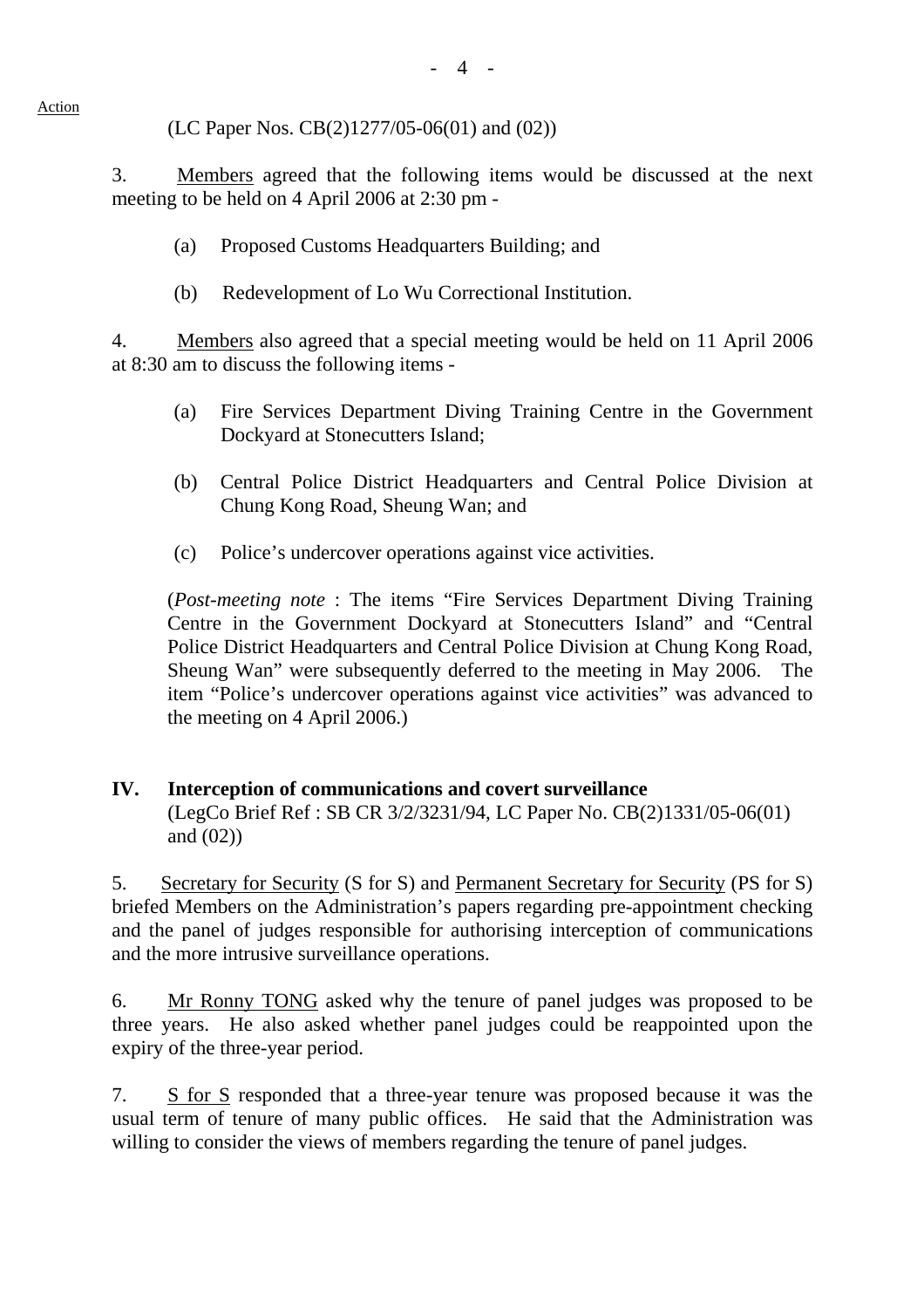8. Mr Ronny TONG asked whether integrity checking would be conducted prior to the reappointment of panel judges.

9. S for S responded that integrity checking would be considered when, for example, there was a change in the family membership of an appointee. This was in line with the existing practice for integrity checking in general. He added that although an appointee was required to report any change of family membership, the circumstances of each case would be considered before a decision was made on whether checking would be required.

10. Mr Ronny TONG said that he had provided the Administration with a list of overseas precedents relating to covert surveillance on 6 March 2006. It could be noted from the case of *Scanfuture v. Secretary of State, Trade and Industry* that the automatic renewal of the appointment of judges was a significant safeguard in maintaining the independence of a tribunal.

11. Law Officer (International Law) (LO(IL)) responded that the cases referred to in Mr TONG's letter did not support the proposition that appointing the panel judges for a fixed period of time would undermine the independence of the panel judges. He pointed out that the Employment Appeal Tribunal in the case of *Scanfuture v. Secretary of State, Trade and Industry* did not consider that the fact that lay members of the employment tribunals were appointed by the executive and for a renewable period of three years raised a legitimate doubt as to the members' independence and impartiality.

12. The Chairman suggested that Mr Ronny TONG should provide Members with a copy of his letter to the Administration, and requested the Administration to provide a written response on the issues raised in the overseas precedents referred to in the letter.

(*Post-meeting note* : The letter from Mr Ronny TONG to the Administration regarding overseas precedents was circulated to members vide LC Paper No. CB(2)1342/05-06 on 9 March 2006.)

13. Mr LEUNG Kwok-hung said that the Security Bureau should gauge public views on its legislative proposals through its web site and holding public consultation sessions.

14. S for S responded that the Administration would continue to hear public views on its legislative proposals, even after the bill on the proposals had been introduced into the Legislative Council (LegCo).

15. Mr LEUNG Kwok-hung asked whether superintendents of police had to undergo any integrity checking. Referring to paragraph 11 of the Administration's paper on pre-appointment checking, he said that checking should not be conducted on

Adm

Action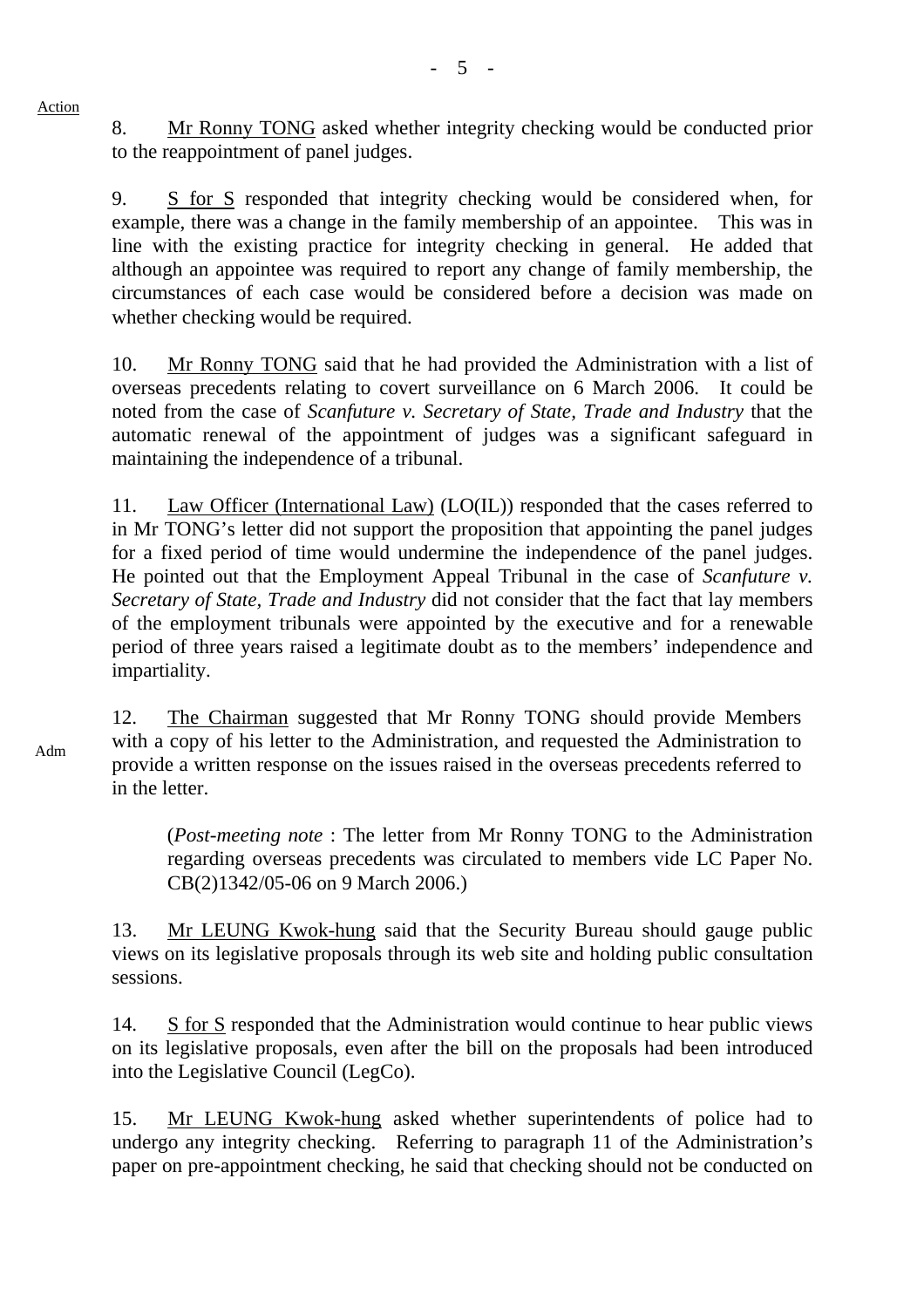the association of family members of a prospective appointee.

Action

16. S for S responded that it was the Administration's established policy that any person to be given access to highly sensitive materials had to undergo extended checking.

Adm 17. The Chairman requested the Administration to provide a written response on whether superintendents of police and Police officers involved in handling sensitive information were subject to the same integrity checking as that for panel judges.

18. Mr LEUNG Kwok-hung asked whether the Administration would adopt members' suggestions regarding the appointment of panel judges and informing the subject of interception of communications or surveillance afterwards of the activities conducted. Ms Margaret NG said that although she supported the authorisation of interception of communications and surveillance by judges, she did not support the appointment of panel judges by CE.

19. S for S responded that law enforcement agencies had expressed concern that their operational effectiveness would be seriously undermined if persons who were the subject of interception of communications or surveillance were notified afterwards of the operations. Nevertheless, the Administration would consider suggestions from Members on the issue. On the appointment of panel judges, he stressed that their appointment by CE on the recommendation of the Chief Justice was lawful, constitutional and reasonable.

20. Ms Margaret NG said that it was unnecessary to conduct checking on judges, whose daily work already involved frequent access to confidential information. She considered that the major issue was whether one trusted the judges. She queried whether it was appropriate for the Police or the Independent Commission Against Corruption (ICAC) to conduct checking on judges, given that they were the parties whose application would be considered by the judges. She further said that it would be very disturbing to judges and their family members, if checking was conducted whenever there was a change in their family membership.

21. Mr Albert HO asked why extended checking had to be conducted on panel judges.

22. PS for S responded that extended checking was an established procedure generally applicable to persons who had access to very sensitive information. As panel judges would be involved in handling very sensitive information, they would have to undergo extended checking similar to other persons who had similar access to such information.

23. Ms Margaret NG asked whether judges were currently subject to any integrity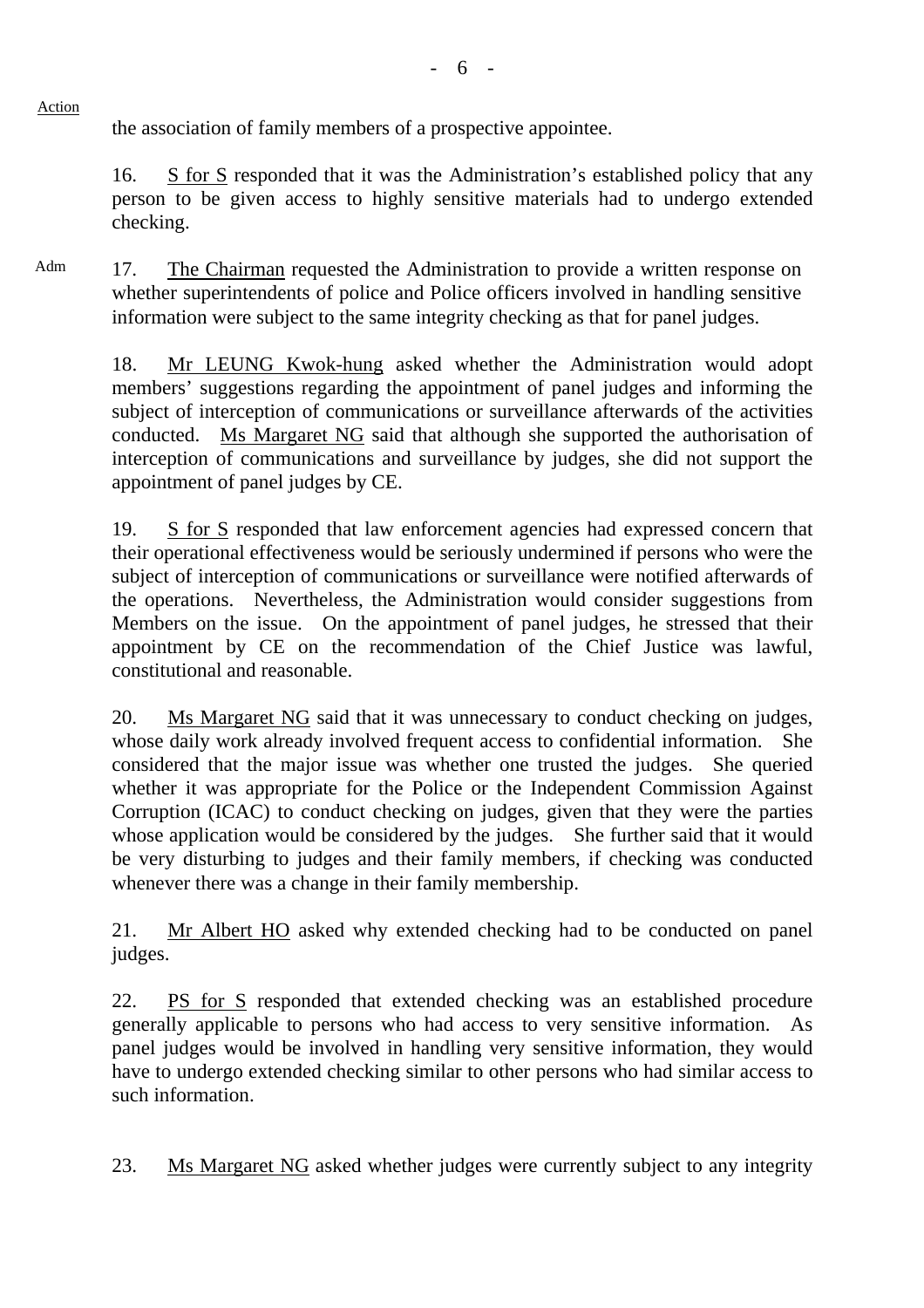Adm

checking. Mr Albert HO asked whether judges were currently subject to integrity checking before appointment.

24. PS for S responded that there was currently a system of integrity checking and declaration of interest for judges. Checking was not a sign of distrust of a person. It was because a person was trusted that he was considered for the appointment. The purpose of checking was to confirm that trust and minimise any risks for the system and information under protection. There were examples where judges were subject to normal checking before appointment to certain posts. At the request of the Chairman and Ms Margaret NG, PS for S agreed to provide more information on such appointment.

25. Mr Albert HO asked whether integrity checking was conducted on judges responsible for similar authorisations in other jurisdictions.

26. PS for S responded that there was little public information on details of security vetting arrangements of other jurisdictions, but according to his understanding, checks of a similar nature to that of integrity checking in Hong Kong were conducted on judges in some overseas jurisdictions.

27. Mr Albert HO said that the proposed regime would put judges in a system outside the judiciary. He asked whether similar arrangements were found in other jurisdictions.

28. LO(IL) responded that the Administration's proposals were in line with the practices in other jurisdictions. He pointed out that in Australia, only eligible judges declared by the Minister and members of the Administrative Appeals Tribunal nominated by the Minister were responsible for authorising the interception of telecommunications and the use of surveillance devices for the investigation of crime. In the United States, applications for an order authorising foreign intelligence surveillance had to be made to one of the 11 federal judges of the Foreign Intelligence Surveillance Court. In the United Kingdom, all interception of communications and surveillance were authorised by the executive authorities.

Adm 29. Mr Albert HO requested the Administration to provide information on the capacity in which the judges in other jurisdictions authorised interception of communications and surveillance, and whether the judges were subject to any integrity checking.

30. Mr LAU Kong-wah said that if it was the established practice to carry out integrity checking on law enforcement officers responsible for authorising covert surveillance, the same checking should be conducted on judges who would take over such authorisation work, especially given that the public would expect panel judges to have a high standard of integrity. If it was the Administration's established practice to carry out integrity checking prior to renewal of appointment for persons involved in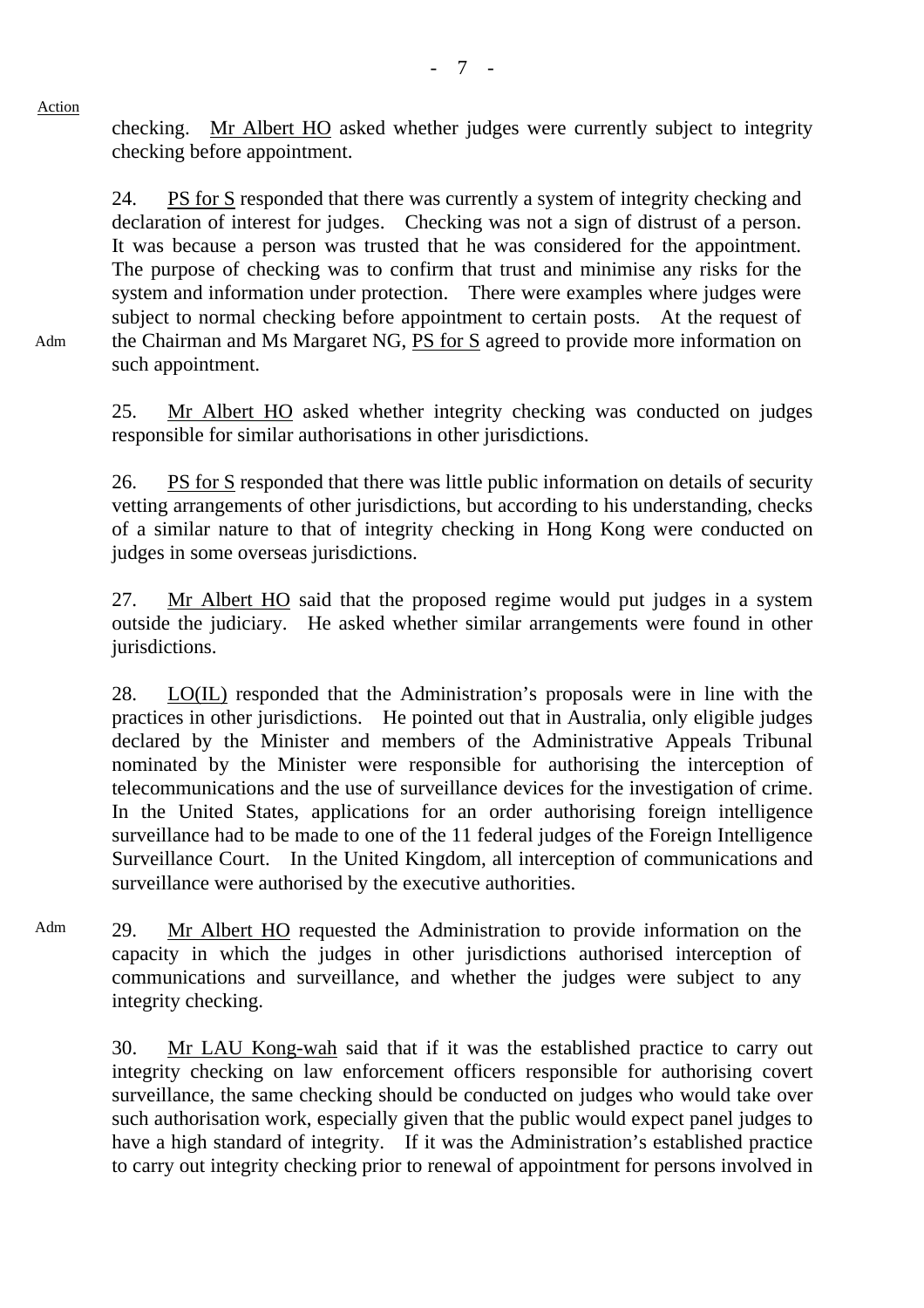handling sensitive information, integrity checking should also be conducted on panel judges prior to their renewal of appointment. He considered that a three-year tenure for panel judges was an appropriate one.

Action

31. Mr LAU Kong-wah also asked about the impact of the proposed authorisation by judges on cases pending court trial.

32. S for S responded that the Administration would provide the Judiciary with adequate manpower to cope with the additional workload arising from the authorisation of interception of communications and more intrusive covert surveillance by panel judges.

33. Mr LAU Kong-wah asked whether the appointment of a panel judge would be revoked by CE only on the recommendation of the Chief Justice. S for S replied in the affirmative.

34. Mr CHIM Pui-chung asked about the rank of a panel judge and whether a judge could refuse appointment as a panel judge. He also asked whether judges would be remunerated for serving as panel judges.

35. PS for S responded that a panel judge would, in addition to authorising interception of communications and the more intrusive surveillance, perform the usual duties of a judge of the Court of First Instance. A judge would be appointed as a panel judge only if he was willing to take up such responsibility, but would not receive any extra remuneration for performing the duties of a panel judge.

36. Mr CHIM Pui-chung asked whether panel judges, who would be appointed by CE, would have a tendency to authorise all applications for interception of communications or surveillance.

37. PS for S responded that the appointment of panel judges by CE would not affect the independence of panel judges when carrying out their statutory functions.

38. Mr CHIM Pui-chung asked whether the proposed authorisation by judges would change the Government into a judiciary-led one and whether this would be in contravention of the principle of separation of powers under the Basic Law.

39. S for S responded that the Government would not become a judiciary-led one with the proposed authorisation by panel judges. He said that the proposal sought to protect human rights while maintaining law and order in Hong Kong.

40. Mr CHIM Pui-chung asked whether the promotion prospect of a judge who refused to serve as a panel judge would be affected.

41. S for S responded that there was no question of CE or the Administration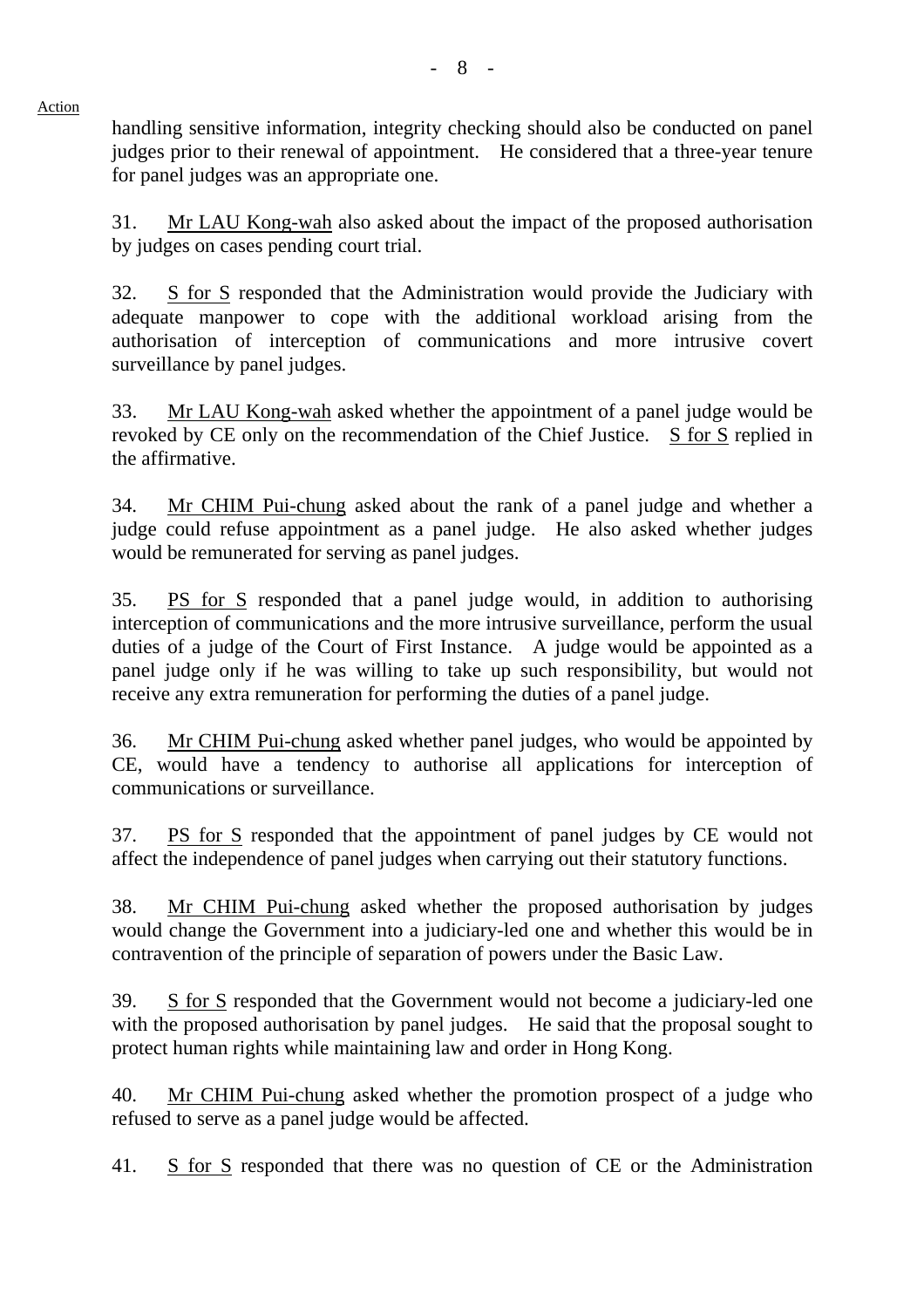Action interfering with the promotion of judges. LO(IL) added that the appointment of judges to higher levels of courts was made by CE on the recommendation of the Judicial Officers Recommendation Commission chaired by the Chief Justice.

42. Mr Howard YOUNG said that under the proposals in the Bill, panel judges would be granting authorisations previously made by the executive authorities. He asked whether there would be any operational problems if judges were appointed in turn as panel judges for a period of three years.

43. S for S responded that the views of the Judiciary would have to be sought, if such an arrangement was to be adopted.

44. The Chairman disagreed with the view that panel judges would be granting authorisations which were previously made by the executive authorities. He said that previous authorisations of the executive authorities were unlawful and such authorisations should have been made by the Judiciary.

45. S for S disagreed with the view that authorisations of interception of communications and surveillance by the executive authorities were unlawful. He said that the past practice was unconstitutional because there was a lack of checks and balances. The Administration had considered the option of maintaining authorisation by the executive authorities while establishing an independent oversight body, which should still meet the relevant requirements. However, it had finally proposed authorisation of interception of communications and the more intrusive surveillance by panel judges.

46. The Chairman said that the independence of panel judges would be undermined, if they were subject to checking by the Police or ICAC. He considered that the possibility of abuse of integrity checking for political vetting should be carefully examined. The appointment of panel judges by CE would contravene the principle of separation of powers.

47. S for S responded that it was the Administration's established policy to conduct integrity checking on individuals before appointment to positions involving access to sensitive information. The appointment of panel judges by CE was consistent with the constitutional framework of Hong Kong. Such an arrangement could be found in other jurisdictions.

# **V. Quality Migrants Admission Scheme**  (LegCo Brief Ref : SB CR 6/2091/04)

48. S for S briefed Members on the Quality Migrants Admission Scheme (QMAS), under which talented people would be allowed to take up residence in Hong Kong without having to secure a local job offer first. He informed Members that the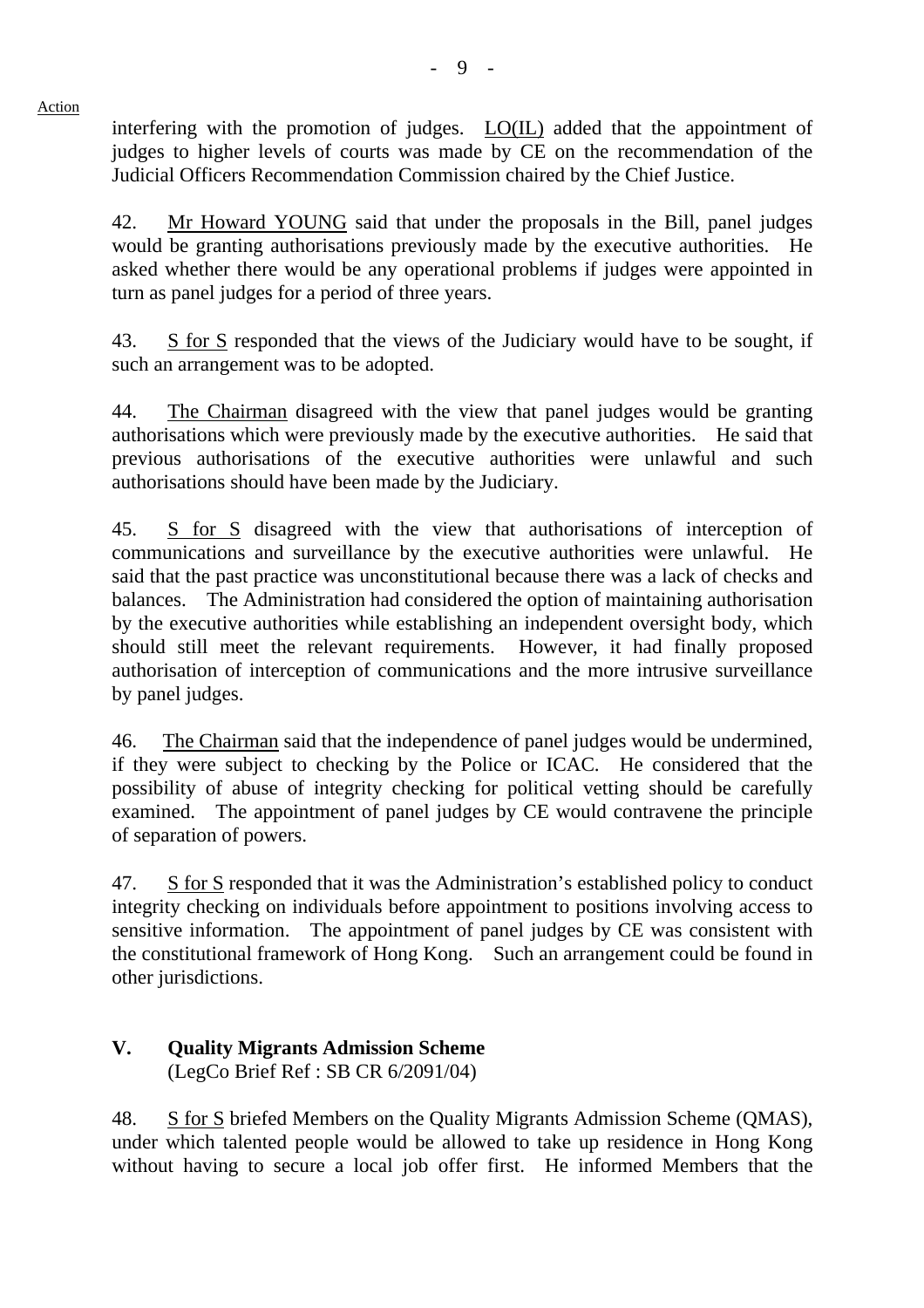Immigration Department (ImmD) had, by the end of January 2006, received 11 344 applications under the existing Admission Scheme for Mainland Talents and Professionals (ASMTP), among which 9 457 had been approved. By the end of January 2006, ImmD had received 1 154 applications under the Capital Investment Entrant Scheme, among which 624 involving a total investment of \$4.5 billion had been approved and another 157 applications had been approved in principle.

49. Mr WONG Kwok-hing said that he would oppose the proposed QMAS, unless it would not affect local employment opportunities. He asked how the Administration would ensure that the proposed scheme would not affect the employment opportunities of local employees. He also asked about the difference between the proposed QMAS and the existing schemes.

50. S for S responded that there was a need to bring in talented people from outside Hong Kong to meet the manpower needs of local enterprises and to enhance Hong Kong's competitiveness in the global market. He said that the proposed QMAS was different from the Supplementary Labour Scheme and ASMTP. About 20 000 professionals were admitted from other places per year. About 5 000 entrants were admitted per year under ASMTP. However, the quota for the proposed scheme was only 1 000 per year. Experience indicated that an average of about 1.5 new jobs were created per entrant under ASMTP. Thus, the proposed QMAS should create more employment opportunities for local people.

51. Mr WONG Kwok-hing asked about the composition of the selection committee. Miss CHAN Yuen-han and Mr LEUNG Kwok-hung considered that representatives of the labour sector should be appointed to the selection committee.

52. S for S responded that the Administration kept an open mind towards the composition of the selection committee, which would comprise members from different sectors of the community.

53. Mr LAU Kong-wah said that the admission of quality migrants was needed in principle in view of the ageing population. However, many parents were concerned whether the proposed scheme would affect the employment opportunities of their children who would graduate from local universities. He asked why entrants under the proposed scheme were not required to secure a local job offer first and why the stay of such entrants in Hong Kong could be extended for two years without any local job offer. He also asked why the upper age limit was set at 50.

54. S for S responded that experience indicated that an average of about 1.5 new jobs were created per entrant under ASMTP. Thus, the proposed scheme was likely to bring similar benefits to the economy of Hong Kong. He said that as there was global competition for talents, requirements that were too stringent might not be attractive to talents. To maintain flexibility in the scheme, entrants were not required to secure a local job offer first. The proposed age limits sought to address the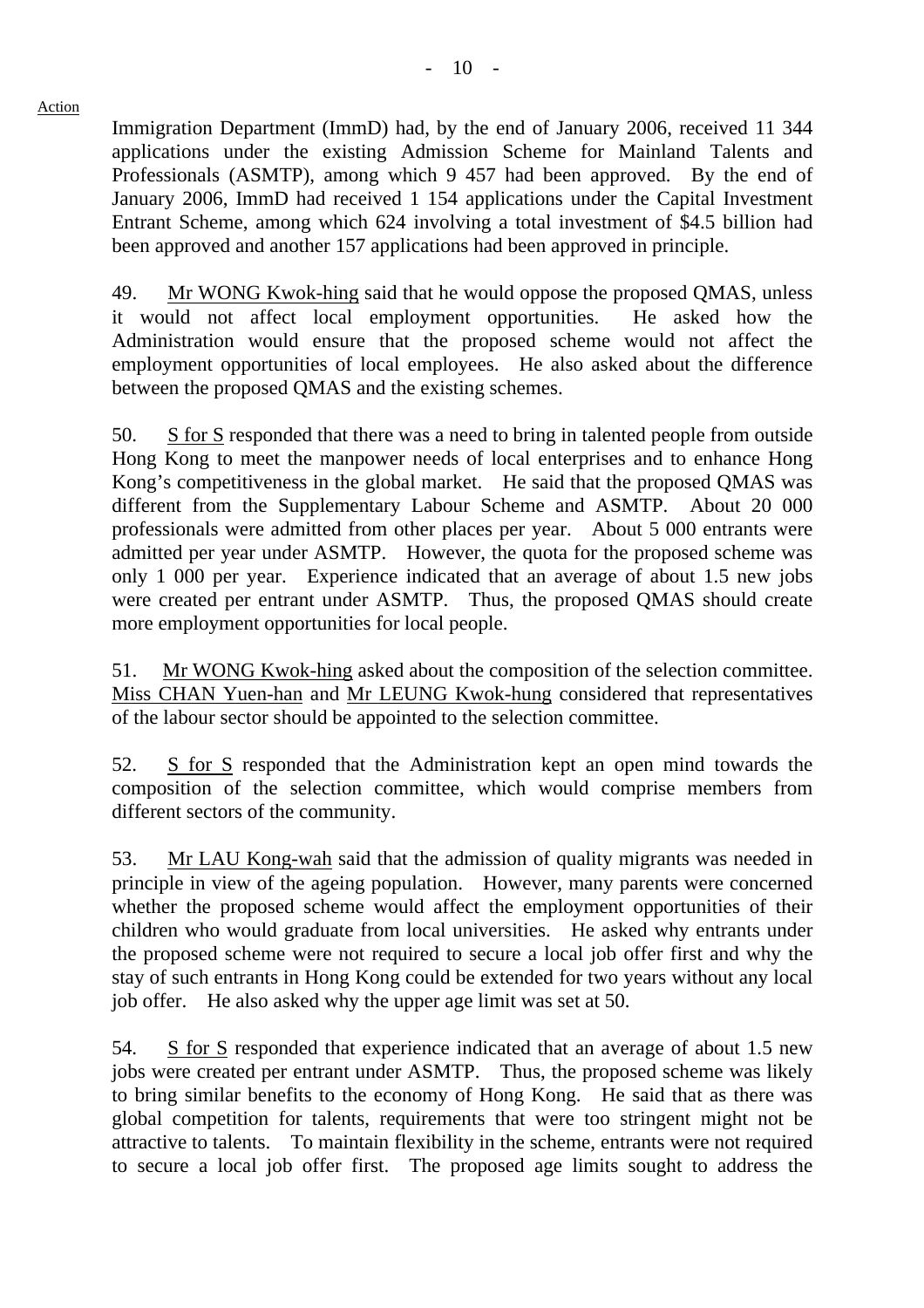problem of ageing population in Hong Kong.

55. Miss CHAN Yuen-han expressed concern that the requirements for admission under the proposed QMAS were relatively easy to meet, as an applicant was basically required to possess a first degree only. She questioned why the proposed QMAS was needed in addition to the existing schemes. She said that the Administration should not introduce a scheme merely because of demands from the business sector. It should assess the implications of the proposed scheme, such as that on education resources in Hong Kong.

56. S for S responded that the scheme was not proposed because of demands from the business sector, but because of global competition for talents. He said that although children of entrants would be allowed to enrol into government/subsidised local schools, many of them might choose to study in international schools.

57. Deputy Secretary for Security (DS for S) said that the main difference between ASMTP and QMAS was that the former required an applicant to secure a local job offer first, while applicants under QMAS had to compete for quotas. Although some Members were concerned about the impact of ASMTP on local employment when it was introduced about two years ago, it turned out that the scheme had not led to an increase in the unemployment rate. He added that similar schemes had been introduced in other countries.

58. Mr Howard YOUNG said that the Liberal Party welcomed the introduction of the proposed QMAS. He added that similar schemes had been introduced for many years in other countries, such as Australia, Canada and the United States. He asked whether employers who employed entrants under QMAS would have to submit any application to ImmD.

59. Director of Immigration (D of Imm) responded that employers would not be required to submit any application to ImmD when employing entrants under QMAS. However, they had to provide proof of employment when the entrants applied for extension of stay.

60. Mr Howard YOUNG asked whether more points would be awarded for academic qualifications acquired from overseas universities.

61. D of Imm responded that the same number of points would be awarded for similar programmes offered by different recognised universities.

62. Mr Howard YOUNG asked whether different points would be awarded for applicants of different sex so as to relief the imbalance of male and female population in Hong Kong.

63. S for S responded that both male and female applicants would be treated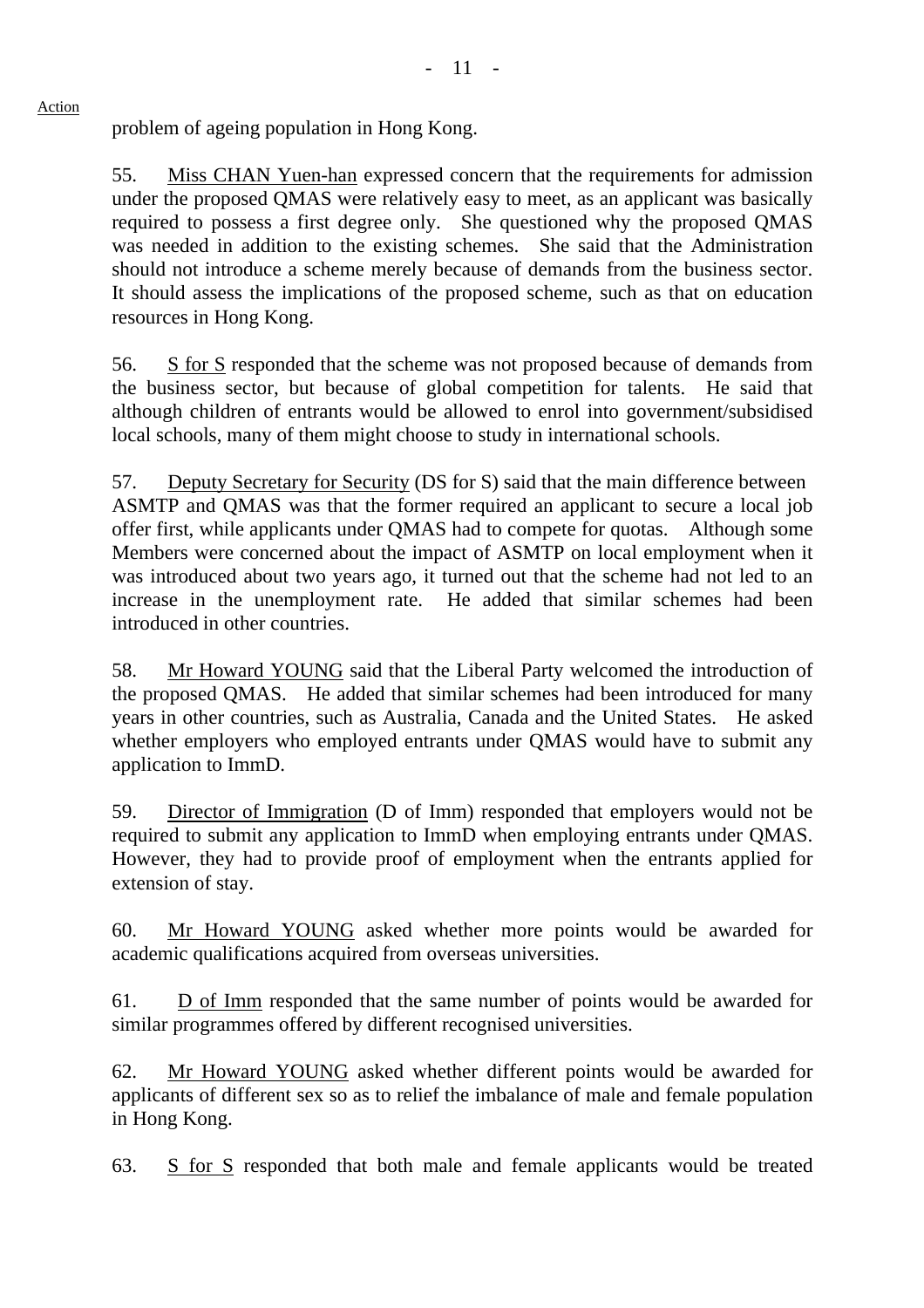equally under the proposed scheme.

64. Mr LEUNG Kwok-hung expressed concern that the proposed scheme might be open to abuse, such as for the importation of illegal workers or mistresses. He asked how the Administration would prevent such abuse. He said that although an average of about 1.5 new jobs had been created per entrant under ASMTP, the employment of a local talent might also create 1.5 new jobs.

65. S for S said that he was pleased to note that Members who had expressed views on the proposed QMAS had not objected to the admission of talents. To prevent abuse of the scheme, the Administration had drawn up the minimum requirements and established a points system. A selection committee comprising members from various sectors of the community would be set up to advise D of Imm on the allocation of the 1 000 annual quota. He stressed that ImmD possessed substantial experience in the vetting of the qualifications of applicants. Although the Administration could not preclude the possibility altogether that some applicants might seek to abuse its admission policies, so far the Administration had not received any complaint about abuse of existing schemes.

66. The Chairman said that the requirement of "achievement in a particular field" in paragraph 10(h) of the LegCo Brief should be made mandatory and revised as "outstanding achievement in a particular field". Consideration should be given to disclosing the background of the talents admitted, with the consent of the talents concerned, to increase the confidence of the public and the labour sector in the proposed scheme. He added that the composition of the selection committee was vital to the prevention of abuse.

67. S for S responded that the Administration would consider the views of Members when determining the composition of the selection committee. He reiterated that the proposed scheme was drawn up in view of global competition for talents. If the requirements for admission were too stringent, the scheme might not be attractive to talents. The proposed points system and vetting by a selection committee would strike an appropriate balance between protection of local employment and attracting talents.

68. Miss CHOY So-yuk welcomed the proposed QMAS. Referring to paragraph 10(e) of the LegCo Brief, she asked whether awarding points to applicants whose children were Hong Kong permanent residents would encourage Mainland women to give birth in Hong Kong.

69. S for S responded that family connection in Hong Kong was only one of the factors where points would be awarded. Family connection alone would not be sufficient for enabling an applicant to come to Hong Kong.

70. Miss CHOY So-yuk asked whether applicants who met the requirements under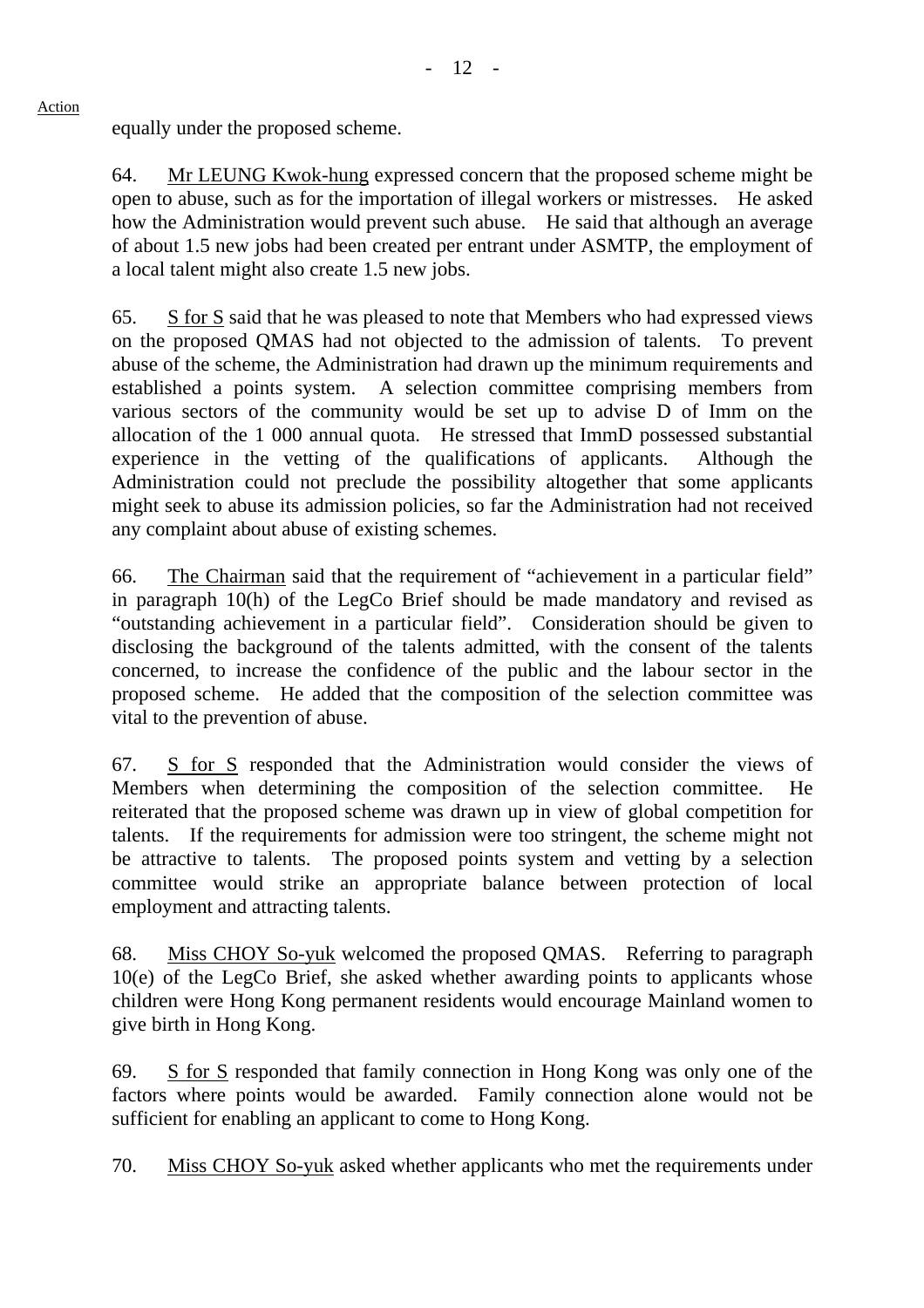- 13 -

the proposed scheme would be admitted on a first-come-first-served basis.

71. DS for S responded that the tentative plan was for the selection committee to conduct selection exercises on a quarterly basis. As the annual quota was 1 000, the quota for a quarter would be about 250.

72. Miss CHOY So-yuk asked whether applicants who were of Chinese origin but born overseas or of foreign nationality were eligible for admission under the proposed scheme.

73. S for S responded that the proposed scheme was open to applicants from all places, except those from countries/regions which posed security or immigration risks.

### **VI. Legislative proposals for the implementation of the co-location arrangement**  (LC Paper Nos. CB(2)1277/05-06(03) and (04))

74. Members noted a submission from the Hong Kong Immigration Department Staff Association, which was tabled at the meeting.

(*Post-meeting note* : The submission tabled at the meeting was circulated to members vide LC Paper No. CB(2)1341/05-06 on 8 March 2006.)

75. DS for S briefed Members on the Administration's legislative proposals to underpin the implementation of the arrangement to co-locate Mainland and Hong Kong customs and immigration facilities on the Mainland. Referring to the first issue raised in the submission from the Hong Kong Immigration Department Staff Association, he said that the Administration had not yet identified any legislation which, when applied to the Hong Kong Port Area (HKPA), would give rise to grave difficulties in enforcement or implementation.

76. Mr LAU Kong-wah asked about the reasons for providing for the exceptions referred to in paragraphs 9 and 10(b) of the Administration's paper.

77. DS for S responded that although the Administration had not yet identified any legislation falling within the exceptions referred to in paragraphs 9 and 10(b) of the Administration's paper, there were numerous pieces of legislation in Hong Kong. The proposal sought to provide a mechanism for dealing with the situation where such legislation was identified. He said that an order made by the CE in Council to modify or exclude any legislation in its application to Hong Kong would be a piece of subsidiary legislation subject to scrutiny by LegCo.

78. Mr LAU Kong-wah asked whether the proposal in paragraph 10(b) of the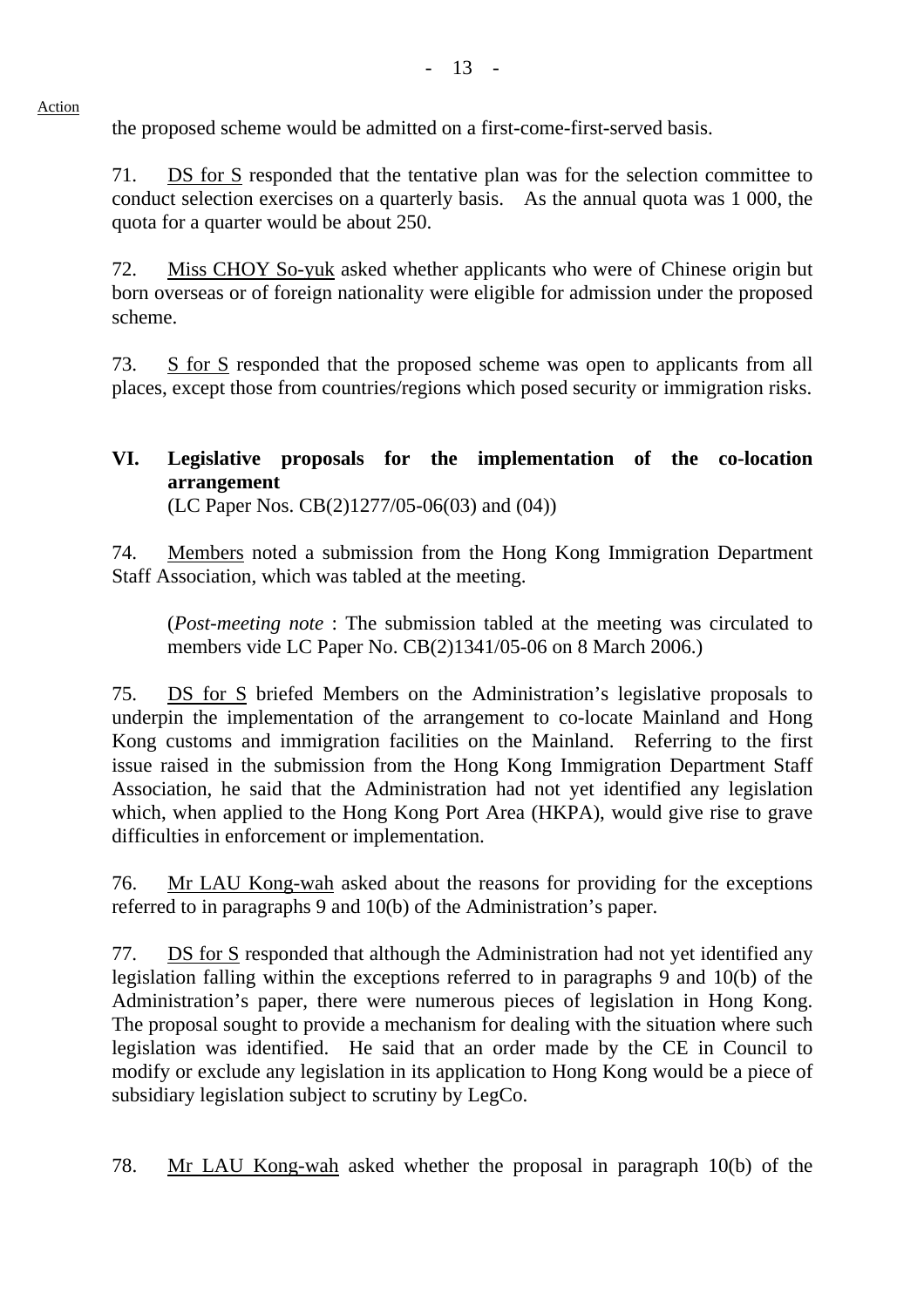Adm

Administration's paper sought to expressly provide that an order could be made by the CE in Council to modify or exclude the application of any legislation to HKPA. He also asked whether CE could, in addition to the issuance of such an order, issue another order to a totally different effect from that of the excluded legislation.

79. DS for S responded that after an order had been issued to exclude the application of certain legislation to HKPA, there might not be a need to issue another order in place of the excluded legislation. The Chairman requested the Administration to provide information on the issues considered by the Administration in coming up with the proposal in paragraph 10(b) of its paper.

80. Miss CHOY So-yuk asked whether the Administration would consider conducting only entry clearance but not exit clearance at control points, as was the practice adopted in the European Union.

81. DS for S responded that it was necessary to maintain exit clearance since some persons should not be allowed to leave Hong Kong. The abolition of exit clearance might also cause other problems, such as an increase in the number of overstayers. It was thus necessary to maintain exit clearance.

82. Referring to the submission from the Hong Kong Immigration Department Staff Association, Miss CHAN Yuen-han asked whether requiring ImmD personnel to work at HKPA would amount to unilateral change of the terms and conditions of employment.

83. DS for S responded that it appeared the consent of the existing personnel of ImmD would have to be sought before they were deployed to work at HKPA. Requirements for working at HKPAs would be included in the terms and conditions of employment for new appointees.

84. Miss CHAN Yuen-han asked about the impact of the proposed legislation on the insurance coverage for ImmD personnel working in HKPA, including insurance cover procured by individuals in the past.

85. DS for S responded that the coverage of employees' compensation for ImmD personnel working in HKPA would be the same as that for those working at other control points in Hong Kong. In the case of employees' compensation insurance, the major issue was whether an injury was sustained when the employee was on duty rather than the location where the injury was sustained. The Administration had discussed with the Hong Kong Federation of Insurers the impact of the proposed legislation on insurance cover procured by individuals. It noted that most insurance policies should be unaffected, although it would be necessary to examine the terms and conditions of individual insurance policies.

86. Miss CHAN Yuen-han said that there had been complaints about insurance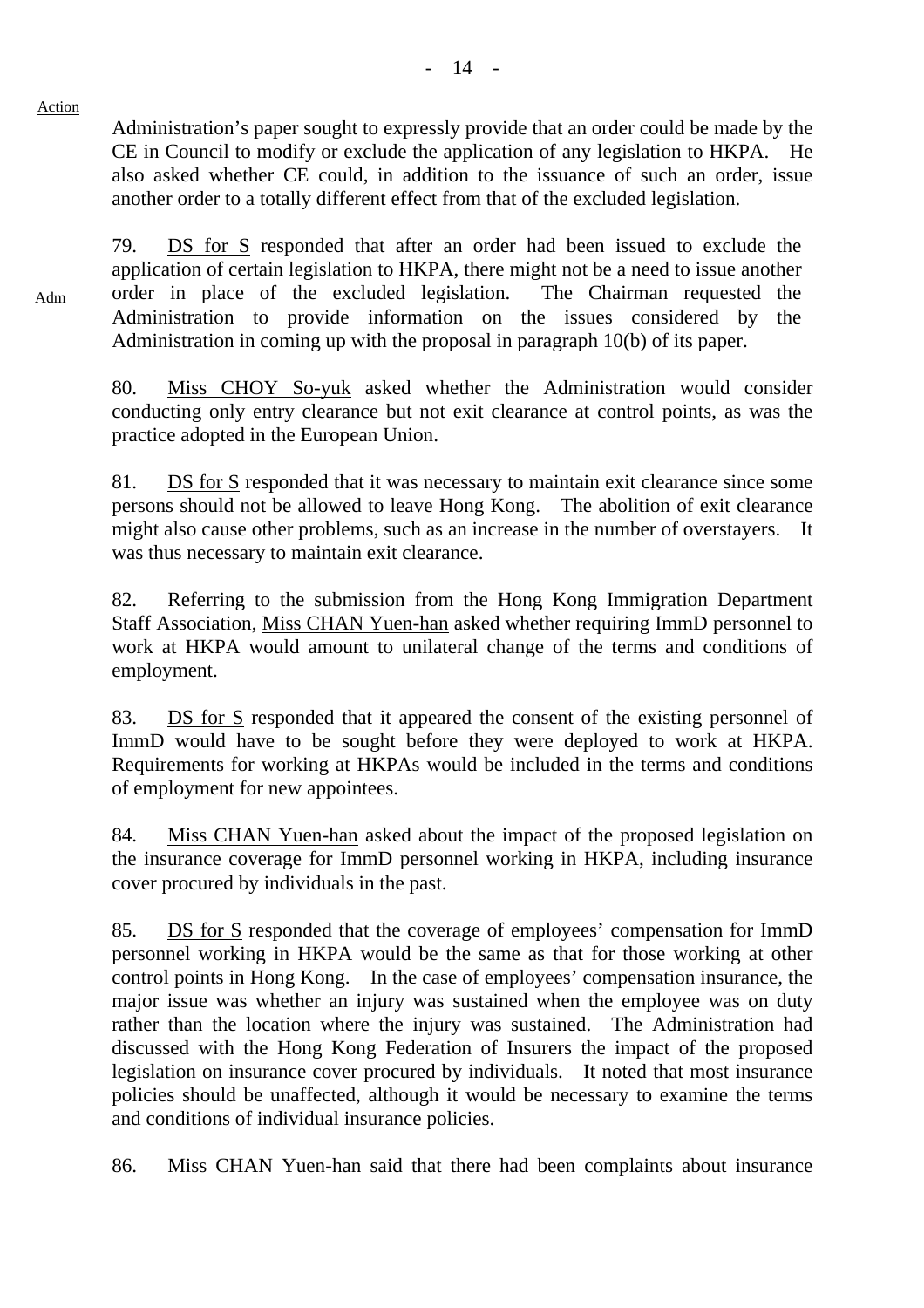companies using different means to evade settlement of insurance claims. She considered that the Administration should prudently study the effect of the proposed legislation on the insurance cover procured by individuals. She asked about the remedies available, if there was an oversight in the enactment of the proposed legislation. Senior Assistant Legal Adviser 1 said that if there was an oversight in the enactment of a piece of legislation, the problem would have to be rectified through the introduction of legislative amendments.

87. Miss CHAN Yuen-han said that the Bills Committee to be formed to study the proposed legislation should invite public views on the relevant bill. The Chairman suggested that Miss CHAN could convey her views to the Bills Committee to study the proposed legislation, if formed.

88. The Chairman said that issues involved in the proposed co-location legislation, especially issues relating to private contracts, were far more complicated than expected. He considered that the issues should be addressed through extending the territory of Hong Kong to cover HKPA. Referring to paragraph 5(a) of the Administration's paper, he asked how the authorisation of the relevant Central Authorities would be given.

89. DS for S responded that the Administration had considered the possibility of extending the territory of Hong Kong to cover HKPA, but noted that such extension would have wide implications and involve constitutional issues. He said that the Administration had conveyed to the Mainland authorities the Chairman's previous suggestion that the authorisation of the relevant Central Authorities be given through legal means. He undertook to inform Members how the authorisation of the relevant Central Authorities would be given.

90. The Chairman suggested that the exclusion of the application of certain legislation to HKPA should be made by way of primary legislation rather than subsidiary legislation. If the said exclusion was to be made by way of subsidiary legislation, the making of such subsidiary legislation should be subject to positive vetting by LegCo. DS for S agreed to consider the suggestion.

91. The Chairman asked about the Administration's timetable for introduction of the relevant bill into LegCo.

92. DS for S responded that, subject to the reply from the Mainland authorities regarding how the authorisation of the relevant Central Authorities would be given, the Administration hoped to introduce the relevant bill into LegCo within the current legislative session.

93. The meeting ended at 5:35 pm.

Adm

Action

Adm